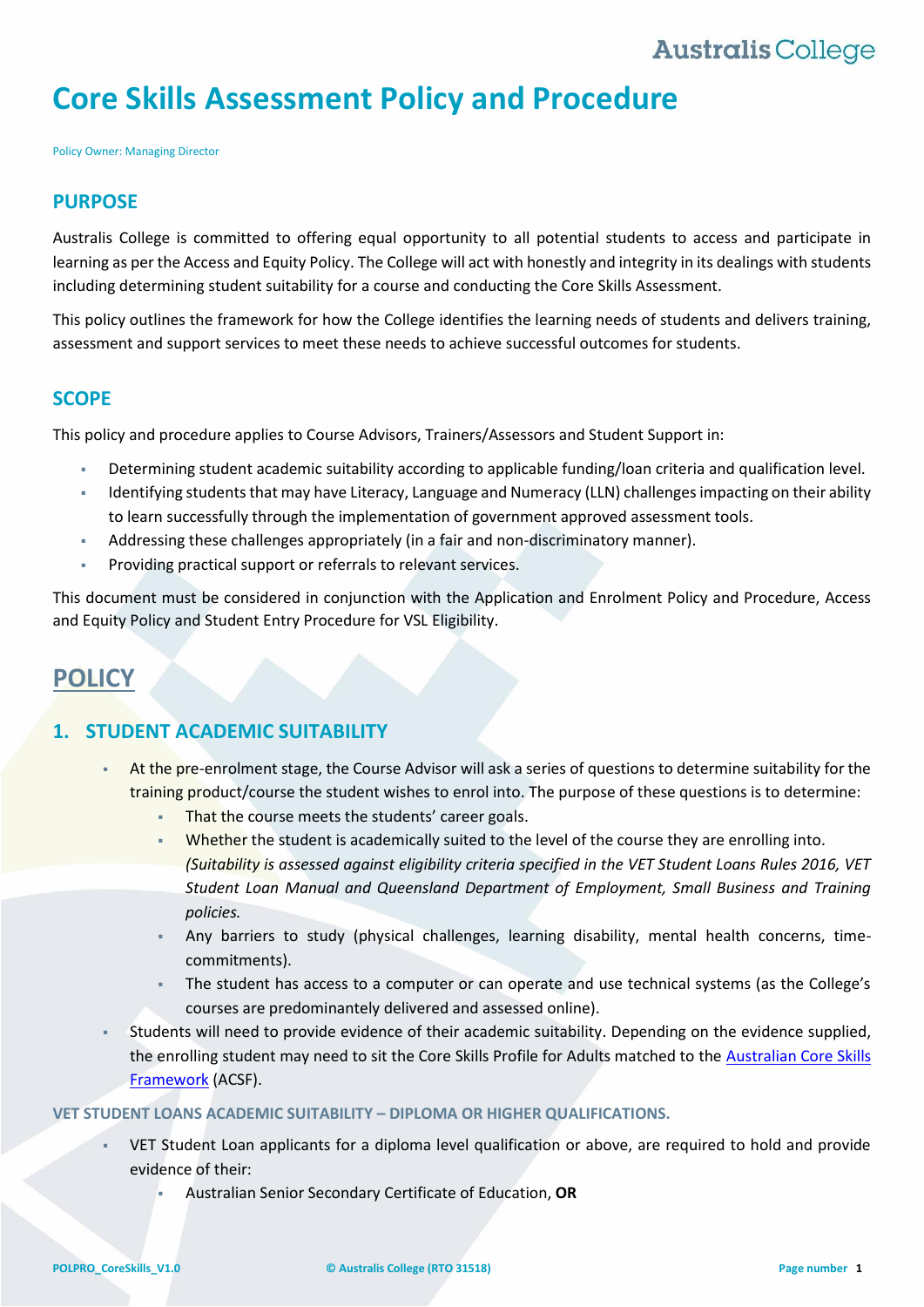- A certificate of an AQF qualification at a Level IV or above and the qualification was delivered in English, or at a level in a framework that preceded the AQF that is equivalent to level 4 or above in the AQF, **OR**
- International Baccalaureate (IB) Diploma qualification, **OR**
- A letter or certificate issued by a Federal, State or Territory government agency which assesses overseas qualifications (or an organisation contracted by such an agency to undertake such assessments), that evidences that the student's qualification has been assessed and determined to be equivalent or comparable to a qualification in the AQF at level 4 or above, or a qualification at a level in a framework that preceded the AQF that is equivalent to level 4 or above in the AQF.
- If the student is unable to provide the evidence or the Course Advisor is concerned about their suitability for the course, they will be referred to the **Core Skills Profile for Adults.** Students will need to complete at or above an Exit Level 3 in both reading and numeracy.
- Students who have previously completed an approved LLN Assessment at or above an Exit Level 3 within the past three months may be exempt from re-sitting the assessment providing the College is able to attain a formal copy of the results, and is satisfied that there is no change to the student's circumstances or indication of a LLN issue during pre-enrolment conversations. Only [LLN assessment tools](#page-8-0) approved by the Secretary will be accepted.

#### **FEE FOR SERVICE AND LOWER LEVEL QUALIFICATION ACADEMIC SUITABILITY.**

- Applicants enrolling under a Fee for Service agreement, or a Certificate IV and lower level qualification (including those applying for a Queensland-funded program) will be referred to the **Core Skills Profile for Adults** prior to enrolment if during pre-enrolment discussions the Course Advisor or Student Support is concerned with:
	- The applicant's prior level of learning (lower than Year 11, or Year 10 for Certificate III qualifications) and no further study undertaken, **AND/OR**
	- The student has indicated a learning disability in discussions, or on application forms, **AND/OR**
	- An observation is made that the applicant is unable to communicate effectively.
- Results will assist Student Support in consultation with the Faculty to identify:
	- Any learning gaps or challenges in literacy and numeracy.
	- The students' communication skills and ability to maintain the selected level of study.
	- Students' ability to study.
	- A clearer understanding of the resources and support including reasonable adjustment strategies that a student may require prior to engaging in study. Refer to Training and Student Engagement Policy and Procedure.
	- Whether a student may need to be referred to an external support agency.

### **2. CORE SKILLS PROFILE FOR ADULTS**

- The Core Skills Profile for Adults (CSPA) assesses students against five performance levels for Core skills in the areas of; reading, numeracy and writing.
- Students applying for the VET Student Loan scheme will need to complete this assessment at an Exit Level 3 or higher before their enrolment is finalised by Student Services. If the student fails the Level 3 standard, a minimum of three months needs to pass before the student is able to re-sit the CSPA.
- Results will be documented appropriately and retained with the student's file for a minimum of five years.
- Students enrolling under a full fee paying agreement, lower level qualification or state funding referred to the CSPA may still proceed through to enrolment if they fail the Exit Level 3, providing the Faculty determines that the LLN gap identified will not prevent the student from completing the requirements of the course satisfactorily or the Faculty can provide reasonable adjustment.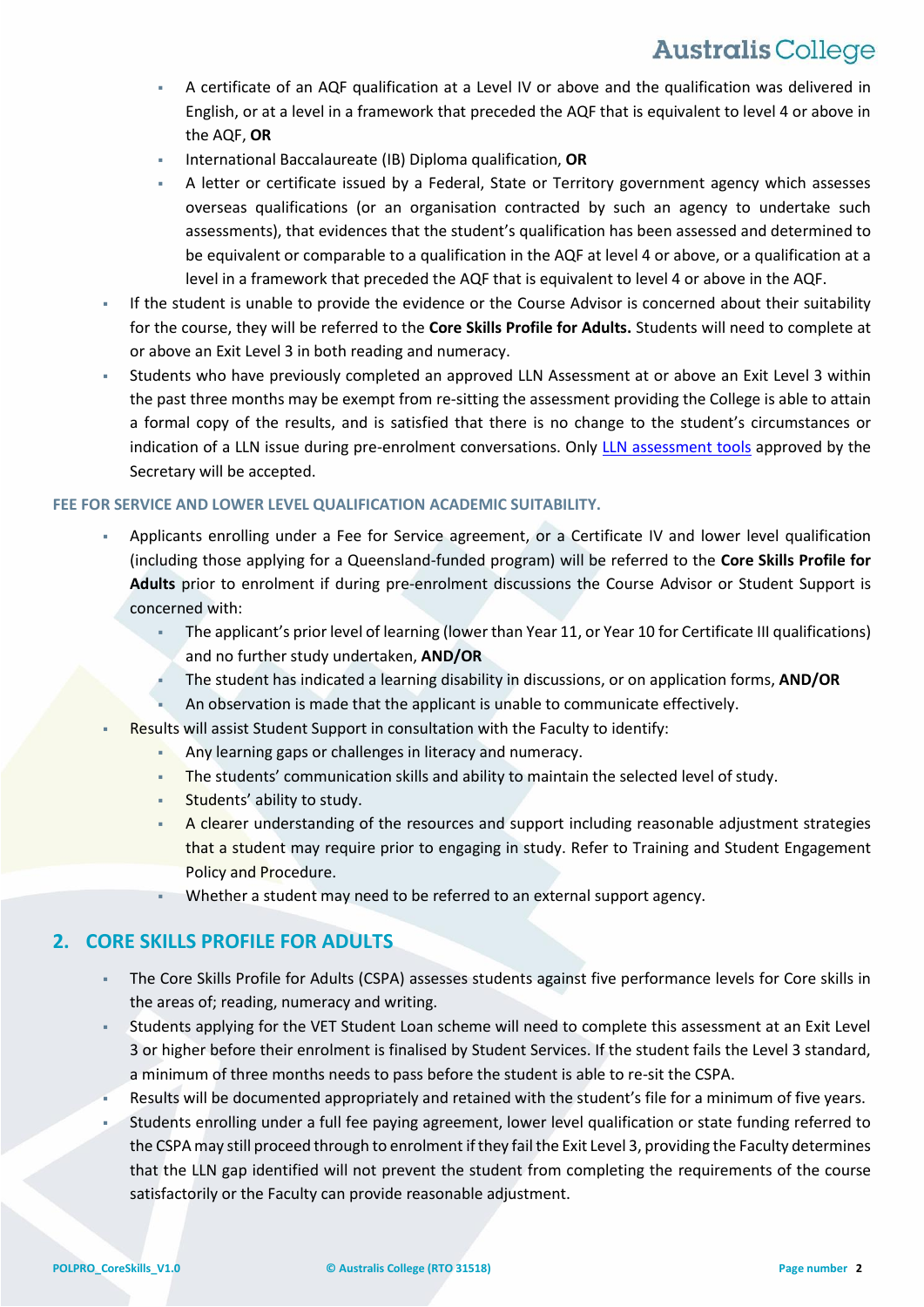- For students enrolling into Queensland-funded traineeship programs where LLN concerns are identified, these concerns must be documented in the student's training plan together with appropriate training support and reasonable adjustment strategies. (Refer to Traineeship Training and Administration Procedure.) Results will be retained with the student's file for a minimum of six years.
- Students who successfully complete the CSPA will continue through the enrolment process. The enrolment process and census dates for students applying for a VET Student Loan (if applicable) are communicated to the student so they are informed of the ability to withdraw from their course prior to their census date without incurring fees.
- Where a student is identified as lacking the skills to successfully complete the qualification, they may be referred to an external agency that specialises in LLN remedial assistance with the goal that the student can enrol at a later date.
- For lesser challenges, reasonable adjustment may be agreed between Student Support, Faculty and the student. Any reasonable adjustment(s) are to be recorded in the Student Management System.

### **3. FOLLOW UP/RECOMMENDATIONS**

- Student Support will assess and document the CSPA results.
- After the assessment, Student Support will provide feedback to each student on their results from the CSPA as soon as practical and will make appropriate recommendations. This will be carried out with sensitivity and confidentiality.

### **4. MONITORING**

 The effectiveness of this policy is determined by the student cohort enrolling in training products and is also dependent on the type of qualifications and payment options offered by Australis College. Therefore, this process will need to be monitored in line with continuous improvement processes.

## **PROCEDURE**

#### **1. ASSESSING REFERRAL TO THE CORE SKILLS ASSESSMENT – COURSE ADVISORS.**

- **1.1** The Course Advisor asks a series of questions during the pre-enrolment stage of the student application. During the interview/discussion they observe:
	- The ability to listen and articulate.
	- The willingness to study and other commitments which may impact on their level of engagement in a course.
	- Listening and processing (auditory listening).
	- The comprehension ability (stays on track and answers questions appropriately).
	- Use of language, ability to communicate.
	- Knowledge of own learning style.
- **1.2** The Course Advisor discusses:
	- The level of study previously completed.
	- Any prior work placement and/or formal accredited training.
	- Any learning disabilities.
- **1.3** Responses are documented on the pre-enrolment notes. (Refer to Application and Enrolment Policy and Procedure.)
- **1.4** The Course Advisor assesses the academic suitability of each student for the course and funding/loan type they are enrolling into. Should the student not meet this criteria, or be able to provide appropriate evidence, the student is referred to Student Support using the CRM - ATLAS to complete the CSPA.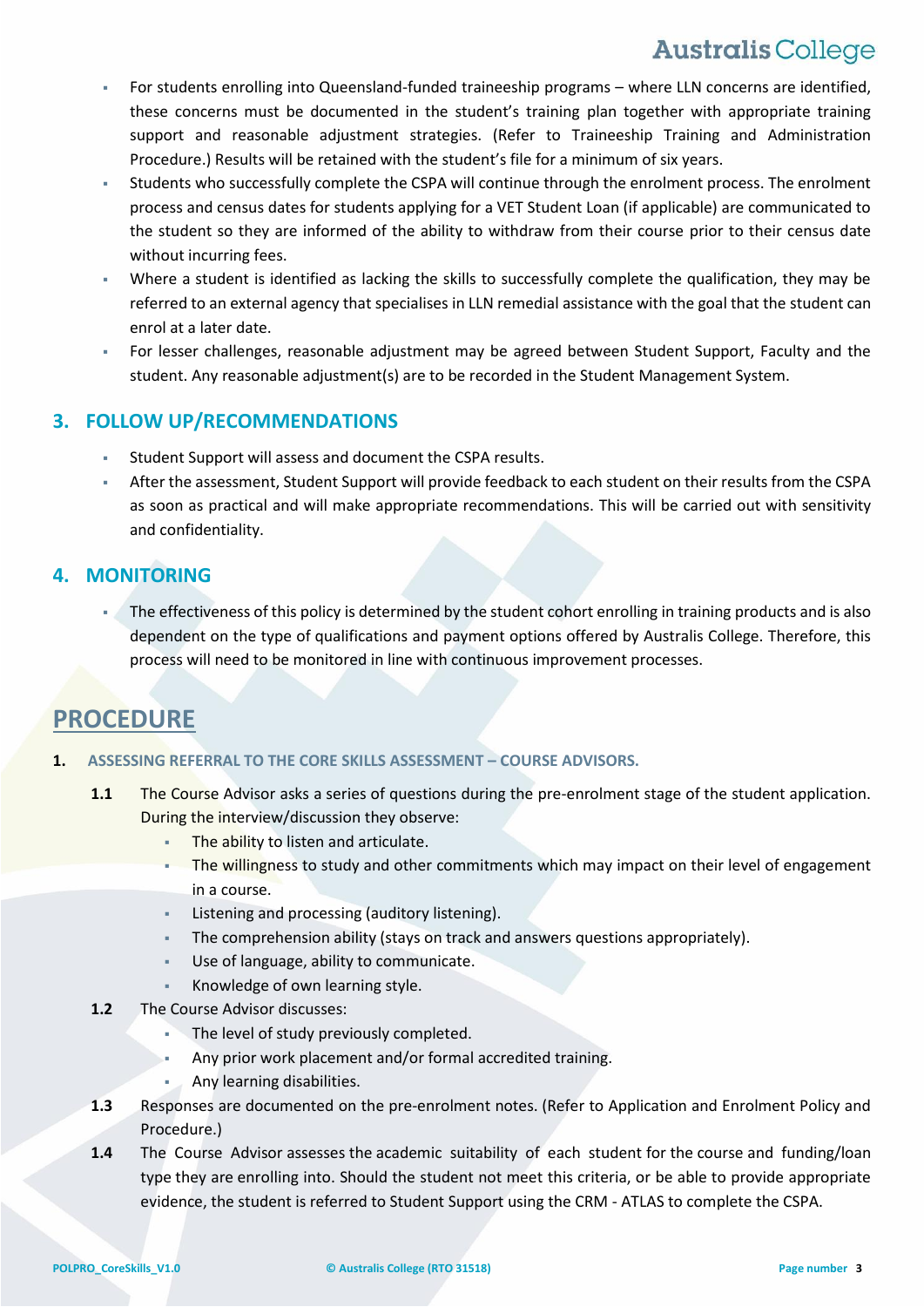- **1.5** Observations at **1.1**-**1.2** may also prompt referring the student to Student Support to complete the CSPA or continue with the enrolment process.
- **1.6** All conversations that take place with the student will be carried out with sensitivity, and the benefits of the student taking part in this activity will be outlined together with a timeframe and clear expectations of what will be required.
- **1.7** Students enrolling into a traineeship may also be referred to the CSPA if the Trainer identifies any learning challenges during the induction process. Refer to the Traineeship Training and Administration Procedure.

#### **2. MONITORING CORE SKILLS ASSESSMENT REQUESTS VIA ATLAS – STUDENT SUPPORT.**

- **2.1** In the CRM, navigate to the Support tab and the LLN waiting list.
- **2.2** Locate the student under Actions & Tools column; proceed to Notes (this will show the pre-enrolment notes).
	- **2.2.1** Review enrolment form and pre-enrolment notes to ascertain any additional information collected by the Course Advisor (e.g. checking for disabilities).
	- **2.2.2** Check funding/loan type, qualification level, and prior learning (i.e. Senior Secondary Certificate of Education or AQF level qualification held).
- **2.3** Set up **ACER CSPA** assessment access for students.
- **2.4 Actions to update in ATLAS** (these will change the profile status and move the student to Student Services or the relevant training faculty).
	- **2.4.1** On issuance of the student log in details, click Actions > Has the Student been issued Log in details? **Yes.**
	- 2.4.2 Any student not required to complete the Core Skills Assessment, will be sent directly to Student Services for enrolment via the CRM - ATLAS.

#### **3. ENROLLING STUDENTS IN CSPA – STUDENT SUPPORT.**

- **3.1** Go to <http://vawe.acer.edu.au/> (students are referred to as 'Candidates' in this system) and log in.
- **3.2** Search for the candidate, go to Candidates, and click on List.
- **3.3** Type search criteria e.g. name and search.
- **3.4** If no record appears, click on Add a candidate (make sure there are no groups ticked when searching).
- **3.5** If a record appears, go to candidate record by clicking on the username (check it is the same student e.g. check Date of Birth and email address).
- **3.6** Candidate details, ADD NEW or UPDATE EXISTING:
	- **First Name.**
	- Last Name.
	- Unique ID (this is the student's mobile number).
	- Email.
	- **Program, select Australis Diploma.**
	- Group, select the relevant intake (e.g. 2018 Intake in progress).
- **3.7** New ASSIGN package, select the relevant assessment(s):
	- CSPA Practice.
	- CSPA Numeracy 2016.
	- CSPA Reading 2016.
- **3.8** Click ADD.
- **3.9** Once added, the screen will refer back to the home screen. Search for the candidate again. On viewing the recently added candidate, click on their username to access their details again. Click Send/Reset Login Details (the student will receive an automatic email from ACER when this step is actioned to support the student to log in).
- **3.10** Add a note to ATLAS with a copy of the log in details confirmation from the ACER webpage.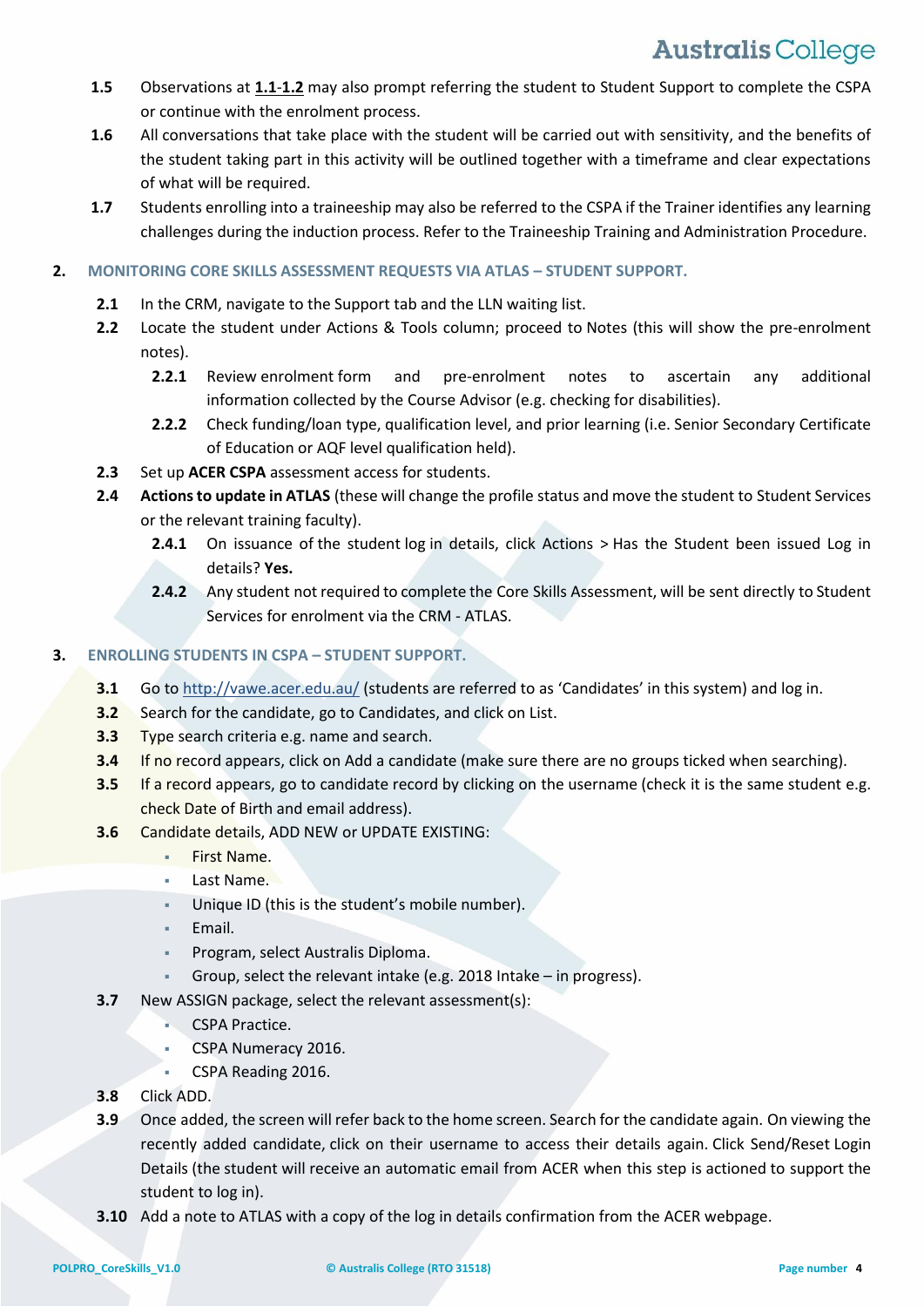- **3.11** Notify student via email or SMS using the appropriate template from the Support folders.
- **3.12** SMS: ATLAS > Contact Tools > Send SMS > Templates > CSPA 1st.

#### **4. CSPA FOLLOW UP AND RESULTS – STUDENT SUPPORT.**

- **4.1** Students should aim to complete their online assessments as soon as possible. Students will be followed up over a period of two weeks to complete and finalise the assessment. After this timeframe, Student Support will refer the student back to Course Advisors. If prior to this, Support is unable to follow up all LLN candidates within set timeframes, then an alternative plan should be made with the Student Services Manager.
- **4.2** Maintain contact attempts with student for the follow up period via a combination of SMS's, calls and emails are to be sent. Monitor student's CSAP login date and progress through the assessments.
- **4.3** SMS templates can be sent through the candidates profile in ATLAS > Contact Tools > Send SMS > Templates > CSPA  $1$ <sup>st</sup>,  $2^{\text{nd}}$ .
- **4.4** Email templates can be found in Z: OPERATIONS/SUPPORT/TEMPLATES FORMS.
- **4.5 Final follow up ACTION:** If no response received within 10 days e.g. the student has not responded with a date that they will complete the assessments, move the student back to Course Advisors in ATLAS, include a note that they have been non-responsive. In ATLAS, go to, Support TAB > LLN waiting list > locate Student, under Actions & Tools column; go to, Move > Select: Back to Sales.
- **4.6 Successful Completion:** Student Support will contact the student to discuss the outcome of the assessment, provide feedback and recommend the appropriate course of action. All notes regarding an agreement with the student needs to be recorded and emailed to the student. Check if there are:
	- Prerequisites required to be completed for the course. Add notes and inform Student Services.
	- Concerns with progressing a student, discuss with Student Services Manager.
	- **Reasons to increase one-on-one support.**
	- Change of learning methodology to support a different learning style.
	- Supplementary materials to support the students learning.
- **4.7 Unsuccessful Completion of Exit Level 3.** Review the results, call the student to discuss their results and determine the following:
	- **How they felt they went?**
	- Did they have any problems during the test?
	- Do they feel they can improve their results?
	- Was there anything that impacted their results e.g. distractions, computer issues?
	- Does the student understand and believe they can improve?
	- Is the student willing to review their results and take feedback into consideration before proceeding to a re-sit?
	- Do they want to speak to someone about a lower level course?
	- **4.7.1** Inform the student of identified LLN gaps, methods, and/or referrals to LLN providers to assist them to improve on specific areas. Advise the student that the College is unable to register them for a re- sit until three months has passed for CSPA under VET Student Loans Rules; one month for FFS/state funding.
	- **4.7.2 For VSL students:** Where a re-sit is required and the student is happy to undertake another attempt, note the date they are able to re-sit in ATLAS and move student back to Course Advisors to set up an alert to contact student. A Course Advisor is to confirm enrolment details are current and whether the student is still interested in continuing with a re-sit upon follow up.
	- **4.7.3** Alternatively, refer the Student back to Course Advisors for discussion on different level courses or pathways. In ATLAS, go to Support TAB > LLN waiting list > locate Student. Under Actions & Tools column; go to Move > Select: Back to Sales. If interested in a lower level qualification, please refer to **4.7.4**.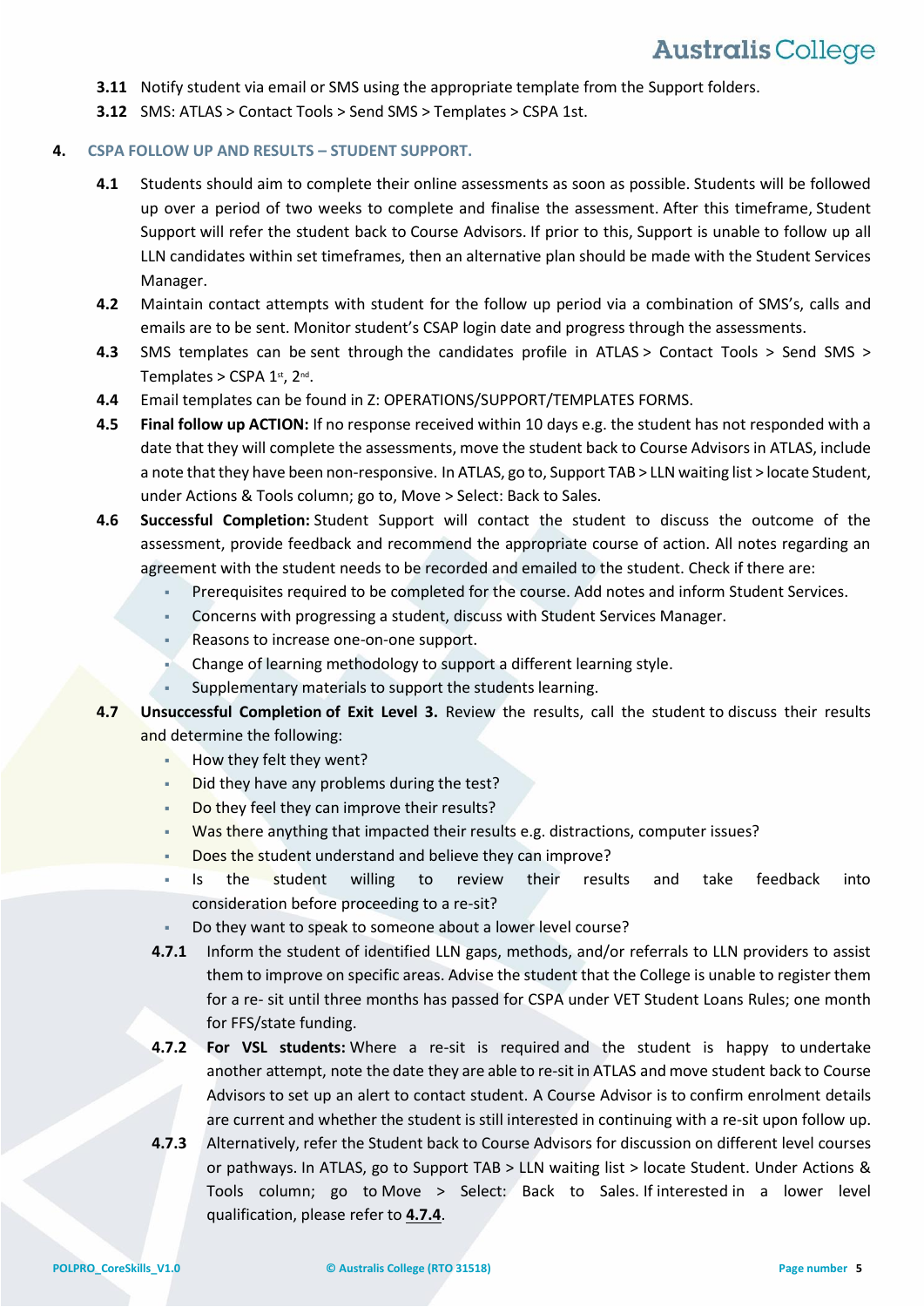- **4.7.4 For FFS, state funding or lower level qualifications:** If the student has not achieved an Exit Level 3 consult with the Faculty to determine if this will impact on the student's suitability for the course (AQF level and training package requirements) or if reasonable adjustments may be used to assist the student through the course. Alternatively, the student may re-sit after one month working on their LLN skills before they can reapply. Make note of the date they are able to resit in ATLAS and send back to Course Advisors to set up an alert for contact.
- **4.7.5** Alternatively, refer the Student back to Sales for discussion on different level courses or pathways. In ATLAS, go to Support TAB > LLN waiting list > locate Student. Under Actions & Tools column; go to Move > Select: Back to Sales.

#### **4.8 Re-sit Assign package for un-successful attempt.**

- **4.8.1** Once Course Advisors has confirmed details and sent the student back for a re-sit after the required date, determine what steps the student has done to progress and improve in specific LLN area. If satisfied that improvements have been made, go to candidate record and UPDATE EXISTING.
- **4.8.2** Click, Assign packages and select CSPA Numeracy Attempt 2 2016 and CSPA Reading Attempt 2 2016.
- **4.8.3** Click Assign.

#### **4.9 In all cases, no matter what the result achieved is:**

- **4.9.1** It is imperative that the conversation is dealt with sensitivity and confidentiality.
- **4.9.2** Make notes in ATLAS regarding the outcome of the Core Skills Assessment and discussion with the student.
- **4.9.3** Email the student post discussion with a copy of their results.

#### **5. REMOVING CANDIDATE ACCESS TO ACER – STUDENT SUPPORT.**

- **5.1** When a student has decided not to proceed or becomes non-responsive after the follow up period, their access will be removed from the ACER testing to ensure they do not proceed without permission and the College does not incur fees for commencing the tests.
	- **5.1.1** Go to candidate record.
	- **5.1.2** Change the email address to [support@australiscollege.edu.au,](mailto:support@australiscollege.edu.au) click Save.
	- **5.1.3** Click Send login details/Reset password, this will email Student Support.
	- **5.1.4** From the email received from ACER, click the link to update the password (make sure you are logged out of your ACER account).
	- **5.1.5** Update the Candidates password.

#### **6. ACCEPTING PREVIOUS ACER RESULTS FROM STUDENTS – STUDENT SUPPORT.**

- **6.1** If a student has previously completed the ACER testing within the last three months and achieved the required score (Exit Level 3):
	- **6.1.1** Obtain a formal copy of the results as per ACER export PDF.
	- **6.1.2** Check if there are any changes in the student's circumstances that would make their previous results invalid:
		- If **NO**, and no LLN concerns are identified in conversations with the student then we can accept their previous results – move the student to Student Services in ATLAS.
		- If **YES**, the student is to re-sit the assessment with Australis College via ACER follow the usual process to enrol the student into CSPA.

#### **7. UPDATING CORE SKILLS ASSESSMENT STATUS VIA ATLAS – STUDENT SUPPORT.**

**7.1 Actions to update ATLAS**, go to Support TAB > LLN waiting list (this will change the profile status and move the student to the correct department).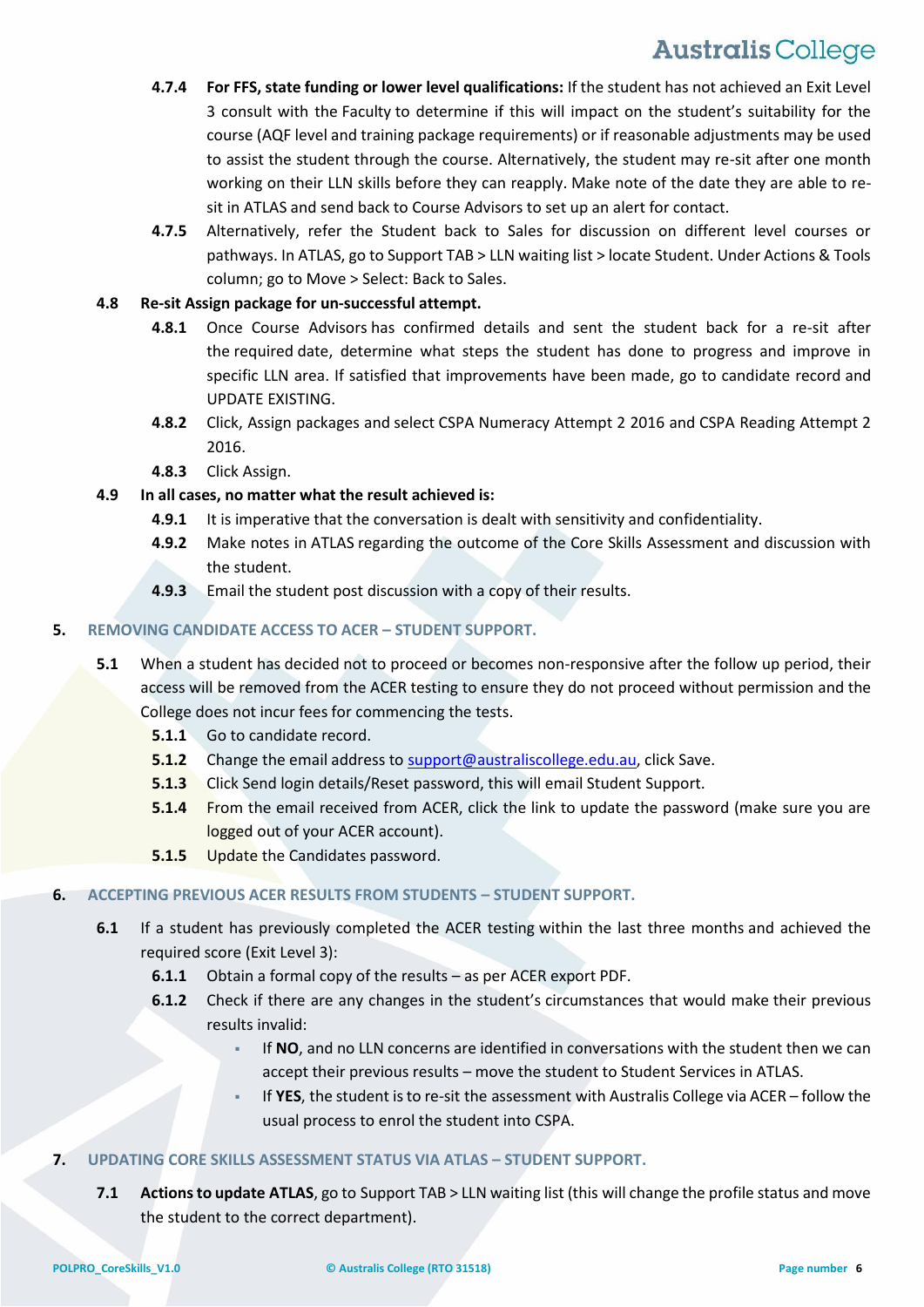- **7.2** When the assessment is completed successfully, click Actions > has this student completed the LLN to acceptable levels? **Successfully** (this passes the student to Student Services to progress their enrolment).
- **7.3** When the assessment is completed unsuccessfully, click Actions > has this Student completed the LLN to acceptable levels? **Unsuccessfully** (this passes the student back to the CC to discuss more suitable options).
- **7.4** If at this point a student **DOES NOT** want to continue following a discussion with them (mandatory), manually move the student back to Course Advisors. In ATLAS, go to Support TAB > LLN waiting list > locate Student, under Actions & Tools column; go to Move > Select: Back to Sales.
- **7.5** Refer the student to other training providers that specialise in the LLN gap the student requires, or to other LLN support agencies such as job service providers, and community organisations, as required, to suit the individual's needs. Refer to the external support and welfare services list.

#### **8. OUTCOMES.**

- **8.1** Where a student continues to enrol into the program, the Faculty and Student Support will need to monitor the student progress closely.
- **8.2** Based on the results, the Faculty in consultation with Student Support and the student will adjust the training delivery accordingly and develop a study plan. This is mandatory for QLD funded students. Any allowances made to written assessment material due to LLN challenges must be fully documented in the Student Management System.

#### **9. CONFLICT RESOLUTION.**

- **9.1** Where a conflict occurs during the student interview the following steps will be taken:
	- The student will be referred to Student Support.
	- Student Support speaks to the student, reviews the discussion notes and guides the student towards enrolment, Skills Assessment, external support networks or withdrawal of enrolment.
- **9.2** Should a student still disagree with the decision or recommendation following the Core Skills Assessment activity, the Grievances Complaints and Appeals Policy and Procedure will be followed.

### **RESPONSIBILITIES**

#### **Executive Management**

- Approves, implements and manages all policy documents for Australis College RTO operations.
- Responsible for communicating organisational strategies and standards to Heads of Faculty.
- Ensures smooth operation of the technical support and systems for Core Skills Assessments conducted online and monitors the effectiveness of this policy/procedure; that this is carried out to comply with the Standards for Registered Training Organisations (RTOs) 2015, the VET Student Loans Act 2016 (Part 2, Division 2, 12 Academic Suitability) and Queensland Pre-Qualified Supplier policies.

#### **Faculties**

- Develops and implements the study plan for Queensland-funded students. Note: Training plans for Trainees under User Choice must include any LLN challenges identified and support strategies. Refer to the Traineeship Policy and Procedure.
- Monitors and adjusts remedial actions with the student and documents in the Student Management System.
- Regularly monitors student progress.
- Provides reasonable adjustment where necessary.
- Refers to Student Support where further support is required along the student journey.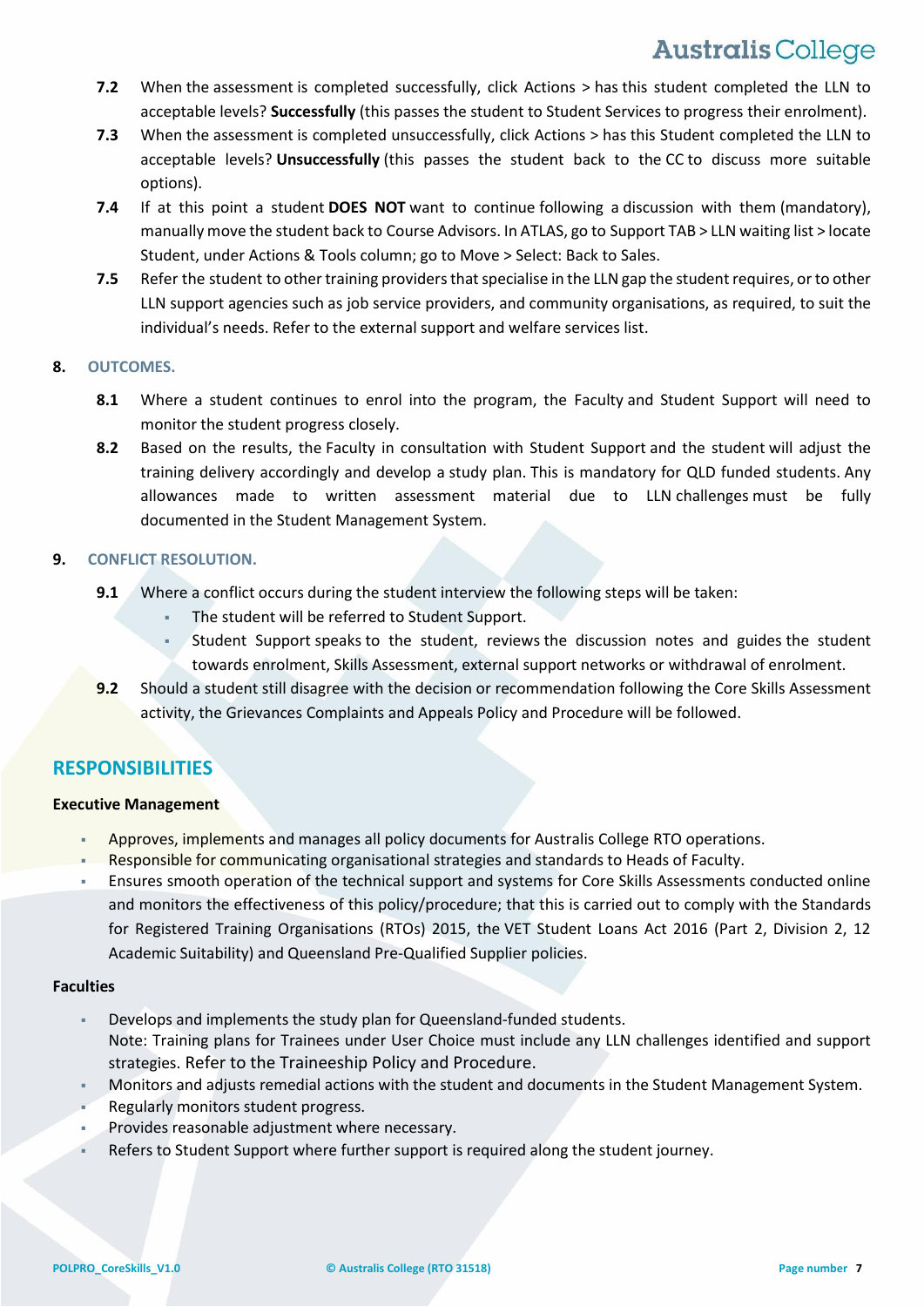#### **Student Services**

 Quality-checks enrolment information received, particularly comments in the pre-discussion notes and refers to Student Support if they feel a student presents LLN challenges but has not yet been flagged to Student Support by Course Advisors.

#### **Student Support**

- Administration of the Core Skills Assessment.
- Discusses the results of the Core Skills Assessment with the student, documenting all evidence on the students file in ATLAS and Student Management System.
- Determines if any intervention strategies are required as outlined in the procedure.
- Discusses outcomes and recommended intervention strategies with the Faculty.
- Assists Faculties in developing a suitable study plan for the student (for Queensland-funded students).
- Assists the Faculty in developing training strategies for the student.
- Liaises with the Student Services Manager on any issues with facilitating a Skills Assessment.
- Promotes access and equity within Australis College.

#### **Course Advisors**

- Conducts the initial assessment interview/discussion during the pre-enrolment process.
- Makes an initial assessment on the student's language and communication skills during this discussion.
- Records the outcome of the student interview and directs the student to either Student Support if LLN challenges are identified, or proceeds with the enrolment as per the Application and Enrolment Policy and Procedure.

### **SUPPORTING DOCUMENTS AND INFORMATION**

- A list of applicable legislation is detailed within the legislation tab in the Quality Management Register.
- Environment, Health and Safety refer to the Health and Safety Policy.
- Internal recordkeeping, communication and training refer to the Communication, Training and Recordkeeping Procedure.
- [Language.](http://www.training.gov.au/resources/information/pdf/crux-matter-june-2011.pdf) Language is the main way we make and understand meaning as humans. Includes speaking, listening, reading, writing, and visual communication. In its broadest sense, language involves the words, verbal structures and gestures we use to convey meaning. It also refers to using words and grammatical structures and other meaning support system (e.g. gestures when speaking and listening; punctuation and formatting when reading and writing to make meaning of or to understand someone else's meaning).
- [Literacy.](http://www.training.gov.au/resources/information/pdf/crux-matter-june-2011.pdf) Literacy is the ability to read and use written information as well as to write in a range of contexts. Literacy involves the integration of speaking, listening and critical thinking with reading and writing.
- [Numeracy.](http://www.training.gov.au/resources/information/pdf/crux-matter-june-2011.pdf) Numeracy is the ability to use the mathematical concepts needed to function effectively in work and social contexts. Numeracy involves the practical application of mathematical skills to absorb, use and critically evaluate information in numerical and graphical form. This can include number skills, spatial and graphical concepts, the use of measurement, problem-solving.
- Crux [of the Matter.](http://training.qld.gov.au/resources/information/pdf/crux-matter-june-2011.pdf)
- [Inclusive Learning](https://training.qld.gov.au/site/providers/Documents/inclusive/framework/inclusive-learning-framework-strategy.pdf) A way forward.
- [NQC/Foundation Skills in VET](http://www.acal.edu.au/publications/documents/Foundation_Skills_in_VET_Products_for_the_21st_Century.pdf) Products for the 21st century.
- [AQF levels.](http://www.aqf.edu.au/aqf/in-detail/aqf-levels/)
- Access and Equity Policy.
- Application and Enrolment Policy and Procedure.
- Student Entry Procedure for VSL Eligibility.
- Training and Student Engagement Policy and Procedure.